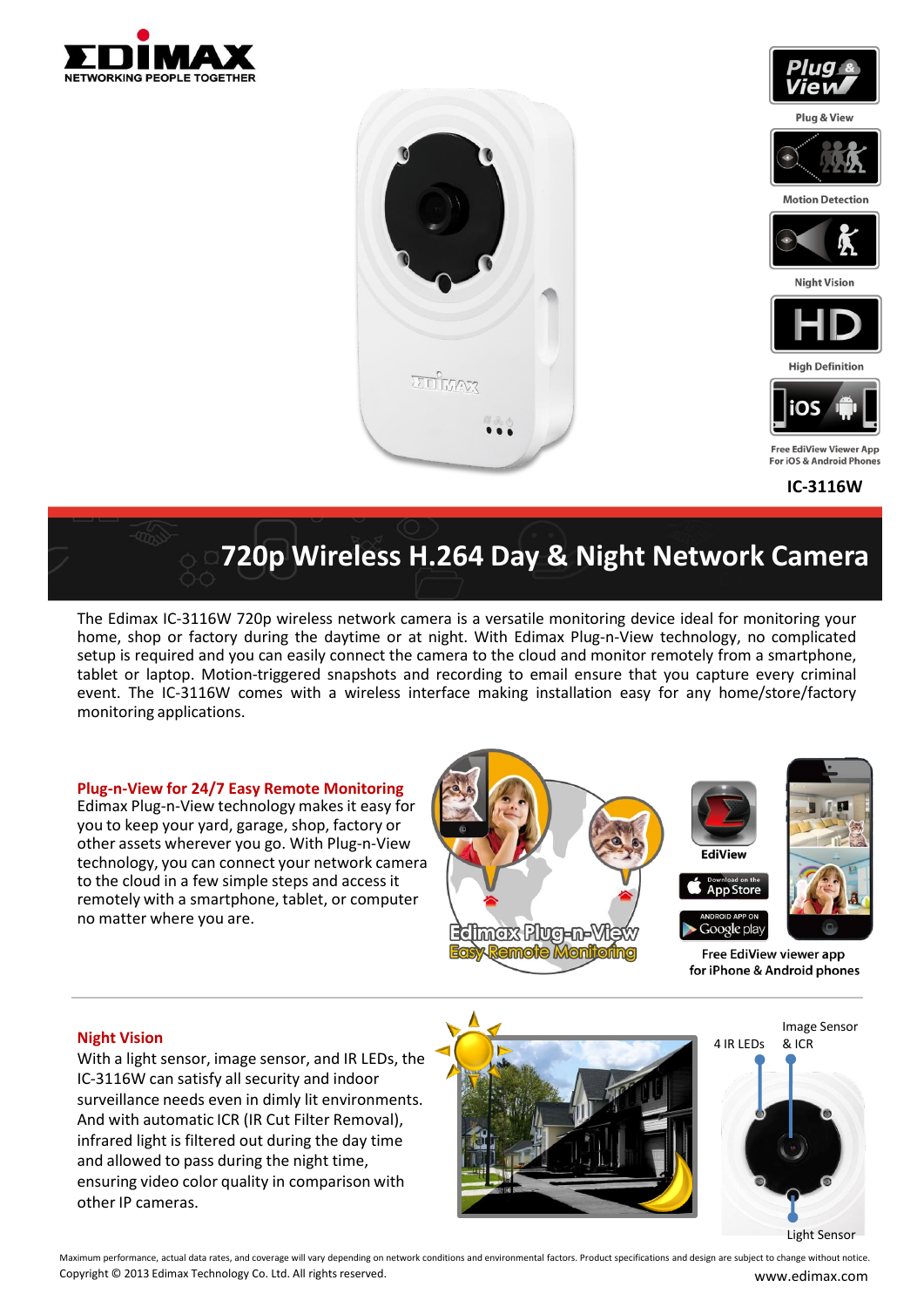

**IC-3116W**

### **720p Wireless H.264 Day & Night Network Camera**

#### **Motion-Triggered Snapshots & Recording**

The powerful motion detection system built into this network camera ensures that you have evidence of a criminal event. You can pre-define an area in the monitored range for motion detection; and when motion is detected in the specified area, the network camera will produce snapshots or video footage of the event immediately.





#### **High Quality Videos**

The Edimax IC-3116W is built with a wide 2.2mm lens that covers a diagonal viewing angle of 69 degrees, making it suitable for capturing video footage of a wide area with a single network camera. With a megapixel CMOS sensor, this network camera is able to capture 720p (1280 x 720) videos at 24 frames per second.



#### **SOFTWARE FEATURES**

- Easy remote monitoring via iPhone, iPad, Android, PC & Mac
- High-speed H.264 & MJPEG video compression
- Motion detection
- Sends motion-detected snapshots to email and FTP
- Pre- & post-recording upon detected motion
- Viewer software to access 16 network cameras simultaneously
- Manual/scheduled/cycle recording





Maximum performance, actual data rates, and coverage will vary depending on network conditions and environmental factors. Product specifications and design are subject to change without notice. Copyright © 2013 Edimax Technology Co. Ltd. All rights reserved.